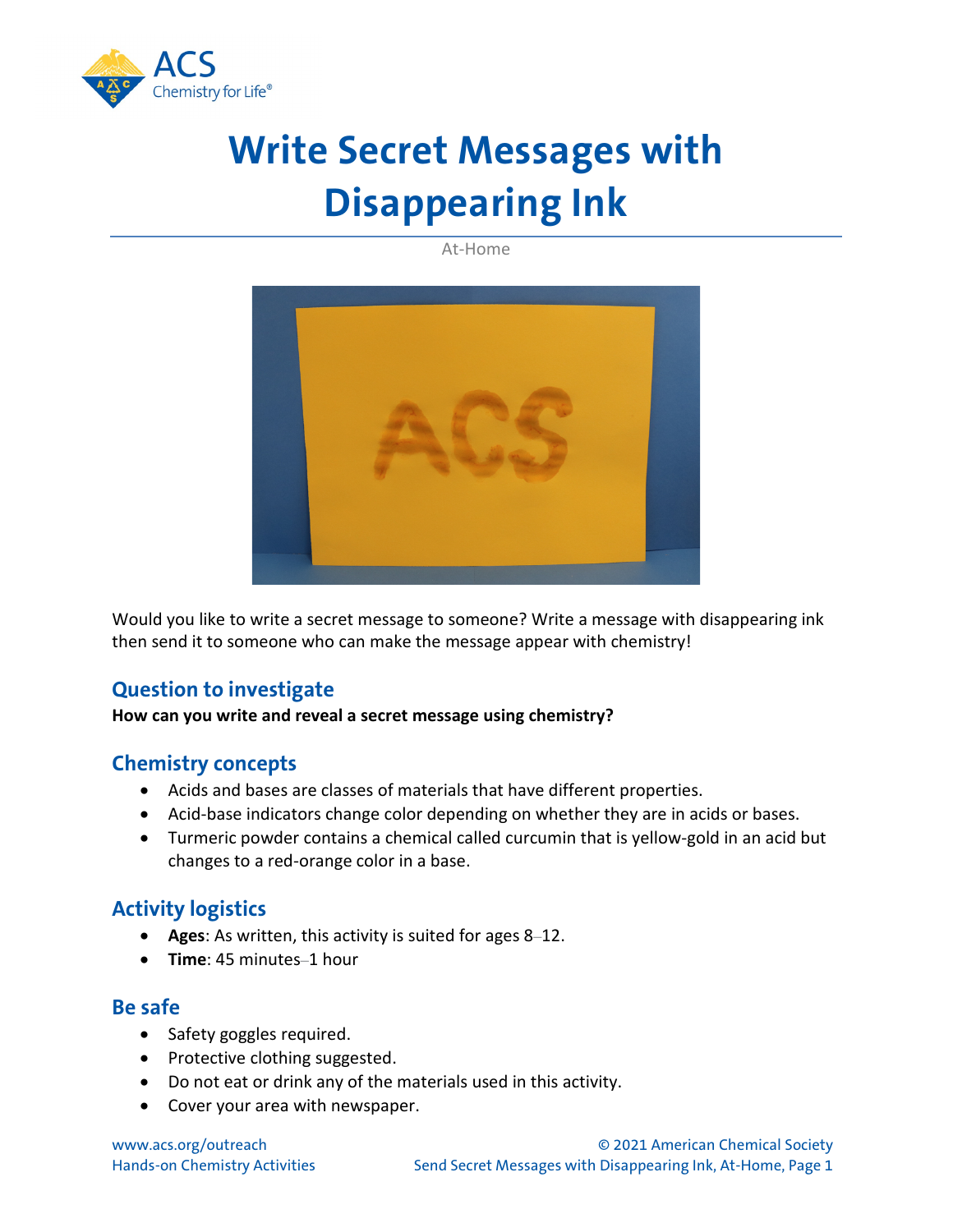

- Work in an area with good ventilation.
- Work with an adult.
- Read and follow all directions for the activity.
- Read all warning labels.
- Wear Personal Protective Equipment (PPE), such as goggles, safety glasses, or gloves.
- Tie back long hair, roll up sleeves, and secure loose clothing.
- Be sure to clean up and dispose of materials properly when you are finished with an activity.
- Wash your hands well before and after the activity

**Disposal:** Dispose of all solid waste in the trash. The

liquids can be safely disposed of down the drain with plenty of water.

## **What you'll need**

- Piece of yellow or dark yellow construction paper
- 1/8 tsp. (0.6 mL) powdered turmeric (available in the spice section of the supermarket)
- 1 tsp. (2.5 mL) rubbing alcohol (isopropyl alcohol)
- Spray bottle of ammonia-based window cleaner
- Water
- Cotton swab or small paintbrush
- Small bowl or cup
- Measuring spoons

## **Procedure**

#### *Write Your Message*

- 1. Lay your construction paper on a flat surface.
- 2. Prepare a yellow-colored solution by carefully stirring together the turmeric powder, 1 tbsp. (2.5 mL) water, and rubbing alcohol in the bowl or cup. Do your best to break up any clumps of turmeric.
- 3. Write a secret message on the yellow paper! To do this, dip the paintbrush or cotton swab into the turmeric solution then brush it onto the paper in your desired pattern. Allow the writing to dry.

#### *Reveal Your Message*

- 4. Spray the window cleaner on the paper where you wrote your message.
- 5. Wait a few minutes for the window cleaner to dry.